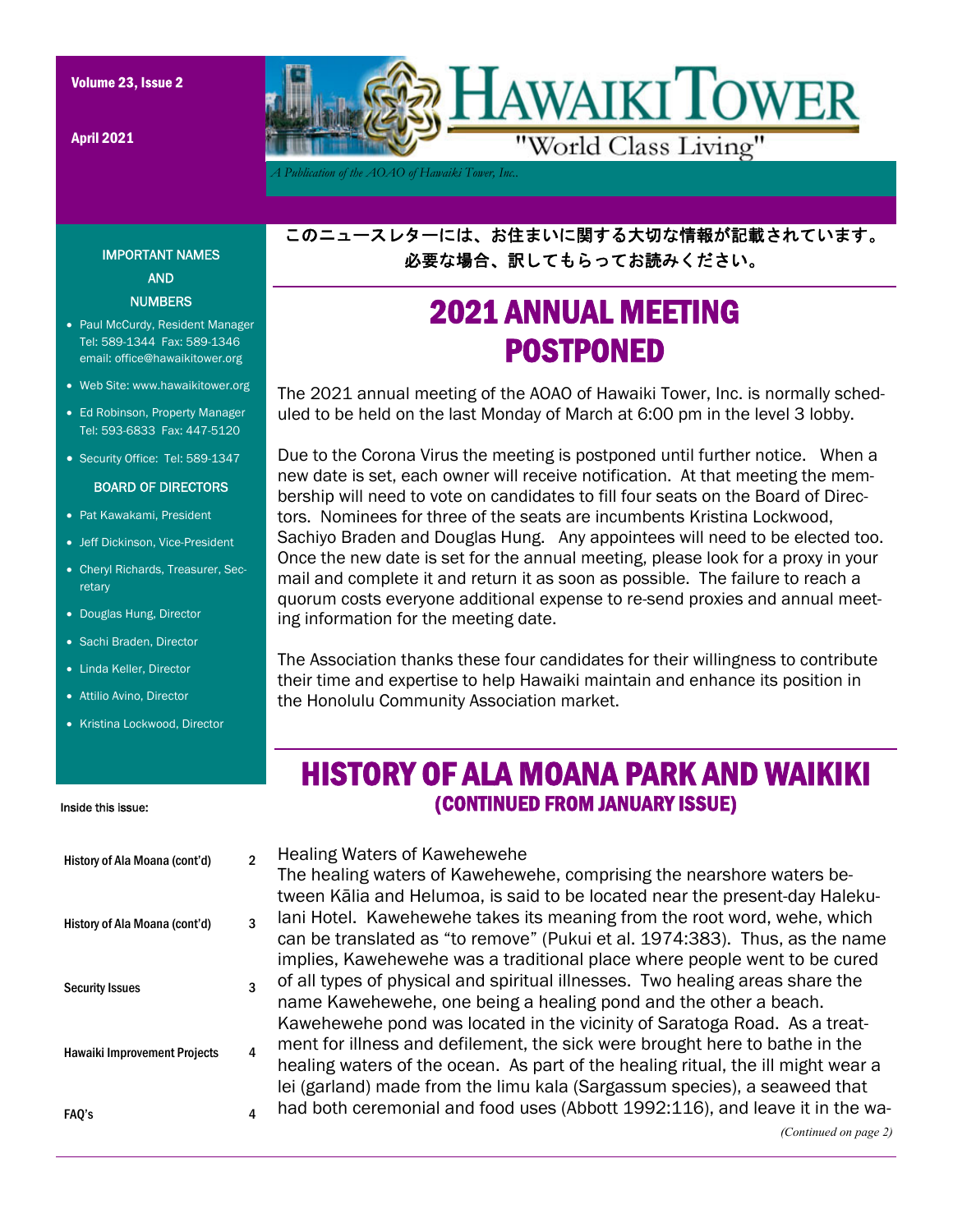## HISTORY OF ALA MOANA (cont'd)

#### *(Continued from page 1)*

ter as a request that his sins be forgiven; hence the origin of the name kala ("the removal," Pukui et al. 1974:99). By ducking under the water, the ill person releases the lei from around his neck, letting the lei float out to sea. Upon turning around to return to shore, the custom is to never look back, symbolizing the 'oki (to sever or end) and putting an end to the illness; as well as forgiveness (kala) and the leaving of anything negative behind. It is uncertain if the tradition of Kawehewehe as a healing place originated hundreds of years ago in Hawaiian history or whether it began after the introduction of foreign diseases and epidemics that decimated thousands of Hawaiians.

### Waikīkī Trail and Beach Road

As will be expanded upon in later sections, the vast majority of Ala Moana Regional Park is reclaimed or dredged land. Of particular note is the traditional Hawaiian trail that ran along the coast which began in pre-Contact times as a foot path, developed into a horse path, then into a cart path popularly known as "Beach Road" and ultimately into Ala Moana Boulevard. John Papa 'Ī'ī provided a written account of the Waikīkī path of his experience ca. 1810 from which Gerald Ober produced a reconstructed figure. A trail led out of the town at the south side of the coconut grove of Honuakaha and went on to Kalia. From Kalia it ran eastward along the borders of the fish ponds and met the trail from lower Waikiki . . . The trail from Kawaiahao which led to lower Waikiki went along Kaananiau, into the coconut grove at Pawaa, the coconut grove of Kuakuaka, then down to Piinaio; along the upper side of Kahanaumaikai's coconut grove, along the border of Kaihikapu pond, into Kawehewehe; then through the center of Helumoa of Puaaliilii, down to the mouth of the Apuakehau stream. ['Ī'ī 1959:92] It is unclear from 'Ī'ī's account whether the trail was immediately coastal in the project vicinity but this is

how it is shown on early maps.

#### Heiau

Thomas G. Thrum reports that eight heiau were once located in Waikīkī, consisting of Papa'ena'ena Heiau, Kapua Heiau, Kūpalaha Heiau, Helumoa Heiau, Makahuna Heiau, Kamauakapu Heiau, Pahu-a-Maui Heiau, and Kulanihakoi Heiau (Thrum 1905:44–45). Samuel Kamakau notes another heiau of Waikīkī called Halekumukaaha Heiau (Kamakau n.d. in McAllister 1933:78), and early historic maps by C.J. Lyons (Registered Maps [RM] 726 and 727) indicate the location of another heiau called Ōpūnahā Heiau. Several of the heiau were of po'okanaka (sacrificial) classification and used ceremoniously for human sacrifices (Stokes 1991:24).

### Wahi Pana of Honolulu

Central Honolulu consists of the ahupua'a of Nu'uanu, Pauoa, Makiki, Mānoa, and Pālolo, from west to east. At one time these ahupua'a probably extended from the Ko'olau mountain range down to the sea, as is typical of ahupua'a on other parts of O'ahu. The Kaka'ako coast fronted a narrow channel leading to Māmala, the entrance, and to the harbor, called Kuloloia. Due to the importance of Kuloloia (Honolulu Harbor) to the west and the ali'i (high chiefs) residences on the Waikīkī shore, these lands were "cut off" in the late pre-Contact or early post-Contact period, and the coastal areas of Nu'uanu, Pauoa, and Makiki became Honolulu Ahupua'a, while the coastal areas of Mānoa and Pālolo became Waikīkī Ahupua'a. Many individual 'ili within Honolulu and Waikīkī, however, still had some association with their original ahupua'a. Some 'ili lele, or "jump lands," were still part of an ahupua'a, although possibly no longer contiguous with the rest of the ahupua'a. Additionally, they could be 'ili kūpono, shortened to 'ili kū, which were independent from their original ahupua'a (Lucas 1995:40–41). The following sections present wahi pana and associated mo'olelo for Kukuluāe'o and Kewalo, two 'ili of Honolulu.

#### Kukuluāe'o and Kewalo

'Ili Kukuluāe'o, an 'ili kū of Makiki, which translates literally as the "Hawaiian stilt (bird)," means "to walk on stilts" (Pukui et al. 1974:23). This area with its marsh-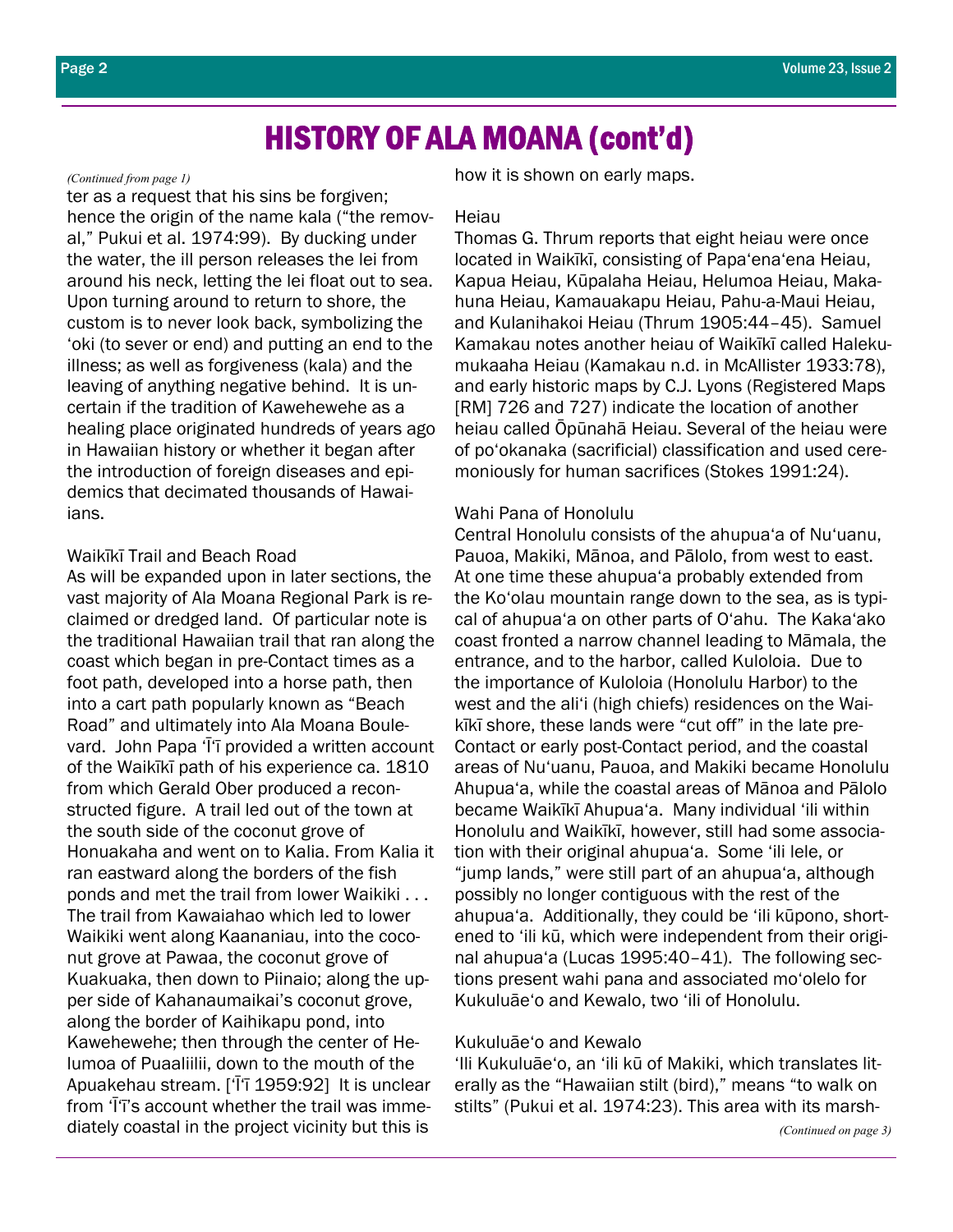# HISTORY OF ALA MOANA (cont'd)

#### *(Continued from page 2)*

es, saltpans, and small fishponds (Kekahuna 1958:4), was an ideal environment for the Hawaiian stilt (Griffin et al. 1987:36). Kewalo literally means "the calling (as an echo)" (Pukui et al. 1974:109). This large 'ili kū of Pauoa extended from an area on the west side of Makiki above Punchbowl Crater down to a narrow beach section west of Pi'ikoi Street. According to Pukui et al. (1974:109), kauwā intended for sacrifice were drowned there. Furthermore, Sterling and Summers (1978:291) adds that, "Human sacrifices were drowned in Kewalo, then brought to the heiau of Kane-laau. . .". At one time, there was a sand beach at Kewalo, where various sports, such as surfing took place (Kekahuna 1958). The 'ōlelo no'eau, "Ka wai huahua'i o Kewalo," which translates as "The bubbling water of Kewalo" (Pukui 1983:178), suggests that Kewalo once contained a freshwater spring.



# SECURITY ISSUES PROJECT DOCUMENTS RESTATEMENT

Our Board and attorneys continue to work on the amendments and restatement of the Declaration and Bylaws.

Once the amendments that require owner approval are finalized they will be distributed with a ballot for owners to vote on.

After the amendments are approved by the owners and then recorded, then the Board will have the documents restated to incorporate all the changes in the law that don't require owner approval.

Your timely response to the mailing is appreciated and will help to minimize the expense of additional mailings to reach the required 67% owner approval.

As much as we would like to be, the Association can never be free of crime. For example, it is possible for someone to enter the property under false pretenses to commit crimes, for residents to commit crimes against their neighbors, for guests of residents to commit crimes and for employees to commit crimes. As a result, the Association is not and can never be free of crime and cannot guarantee your safety or security. You should NOT rely on the Association to protect you from loss or harm you should provide for your own security by taking common sense precautions such as carrying insurance against loss; keeping your doors closed and locked; refusing to open your door to strangers; asking workmen for identification; installing a security system; locking your car and bicycle; etc. Please report any suspicious activity immediately to security (589-1347) or the Honolulu Police Department (911).